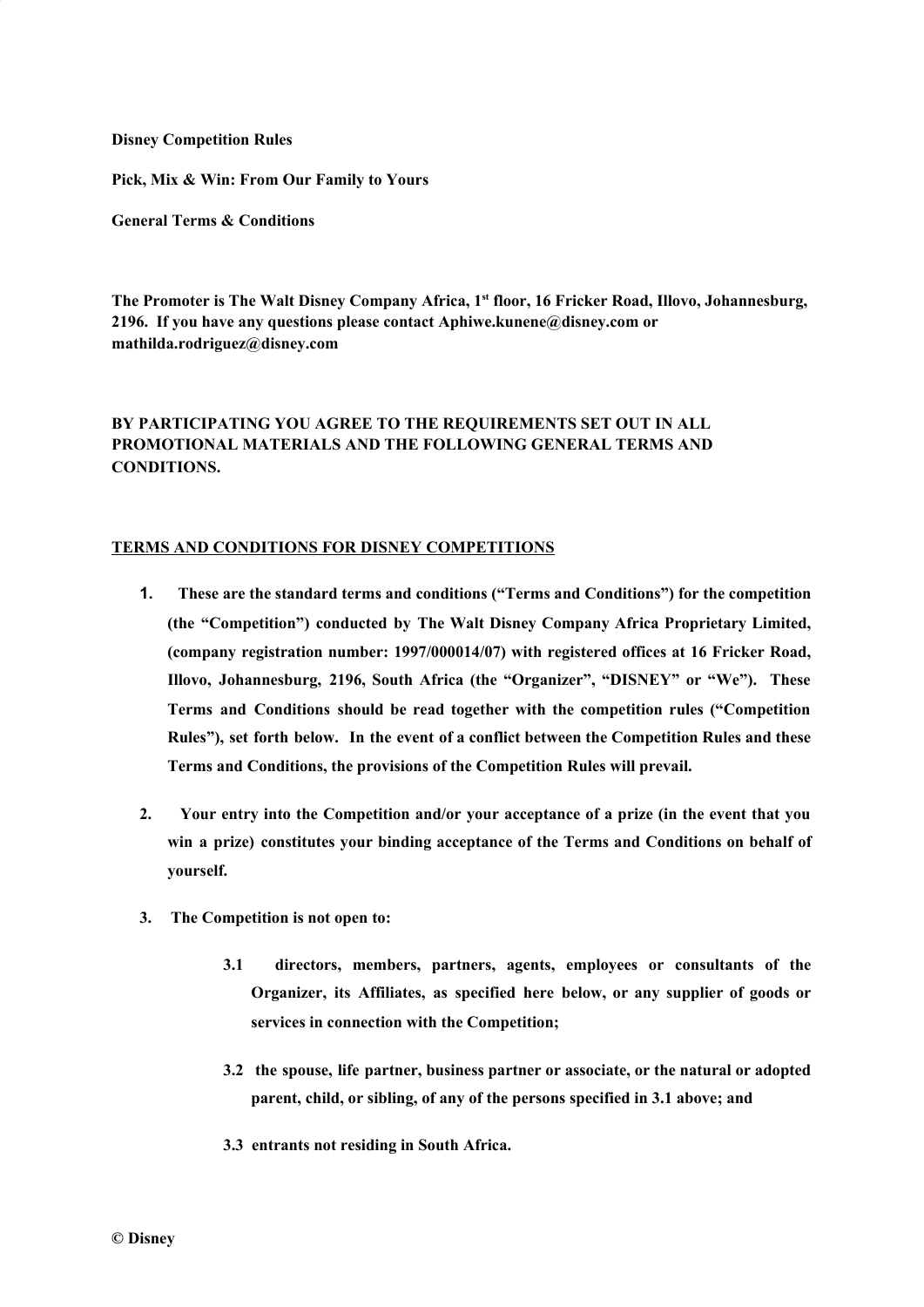- **4. For purposes hereof, "Affiliate" means The Walt Disney Company Limited, The Walt Disney Company Africa PTY Limited, Fox, FNG, National Geographic, 21CF (21st Century Fox) group of companies, our partners, and distributors of channels, co promoters, sponsors of this Competition, our subsidiaries, and their subsidiaries and respective holding companies, the subsidiaries of their holding companies, and their directors, officers, employees, agents and representatives.**
- **5. Unless otherwise specified in the Competition Rules, you may only enter this Competition once before the closing date.**
- **6. You may not participate in or win this Competition if you have won a competition promoted by us within the past 3 (three) months. You will be eligible to participate in a competition** promoted by us after the expiry of 3 (three) months after the date on which you won the last **competition.**
- 7. If you use a mobile phone for entry into the Competition, the data or airtime costs will be **charged at the prevailing rates, which may vary from time to time. "Free" minutes under a cell-phone contract do not apply.**
- 8. It is your responsibility to ensure that your entry is received by us prior to the closure of the **Competition. Any entries which are not received by us prior to the closure of the Competition will not be eligible to participate, regardless of the reason for the late entry. We and our Affiliates are not responsible for any entries which are not received by us, in the format described in the Competition Rules, whether timeously or at all, regardless of the cause thereof. Without limitation, we and our affiliates are not responsible for any problems or technical malfunction of any telephone network or lines, computer on-line systems, servers, or providers, computer hardware or software failure or malfunction, traffic congestion (whether physical, or on the Internet, telephone lines or at any service provider, website or other device or medium), or any combination thereof, or any other technical or other problems.**
- **9. We and our Affiliates are not responsible for any injury or damage to your or any other person's property including but not limited to, computer, mobile telephone or other device used by you to enter into, or obtain any materials related to, the Competition.**
- **10. It is your responsibility to ensure that any information which you provide to us is accurate, complete and up to date.**
- **11. Any costs or expenses which you may incur other than in respect of those items specifically included in a prize are for your own account. We and our Affiliates will not be responsible for any costs or expenses which you, or your partner (if applicable), incur during and for purposes of your entry into the Competition and your acceptance and/or use of a prize.**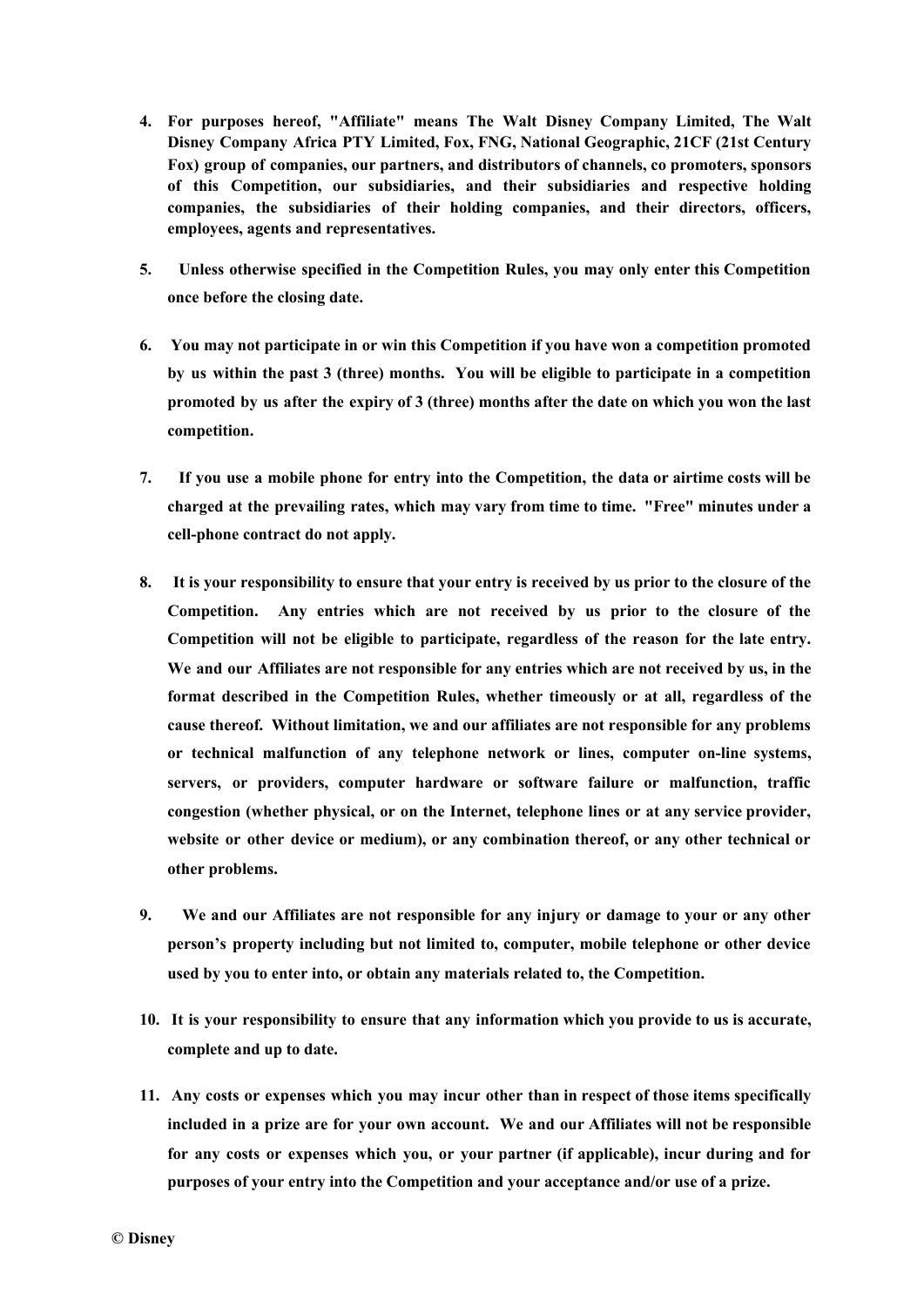- **12. We and our Affiliates do not make any representations or give any warranties, whether expressly or implied, as to a prize, and in particular, but without limitation, make no representations and give no warranty that –**
	- **12.1 your entry or participation in the Competition will necessarily result in you winning a prize;**
	- **12.2 a prize, or any aspect thereof, will meet your, or, if applicable, your partner's, requirements, preferences, standards or expectations; or**
	- **12.3 a prize, or any aspect thereof, will be satisfactory, punctual, free from defects, safe or reliable.**
- **13. We and our Affiliates will not be responsible for any harm, damage, loss or claim relating to** the provision of any element of a prize or any changes to a prize that may be made at any **time and you accordingly indemnify us from any claim for loss suffered.**
- **14. Prizes are not transferable and may not be deferred, changed or exchanged for cash or any other item.**
- 15. You may not win a prize if it is unlawful for us to supply such a prize to you. If you do win **such a prize, you will forfeit it.**
- **16. You must possess whatever documents and permissions that may be required in order to accept and use a prize, which documents and permissions must remain valid in such minimum form and for such minimum period after the prize date as may be required by the relevant authorities.**
- 17. The winners will be notified by means of the contact details provided to us. If we are, or a **third party supplier is, unable to contact a winner within one (1) working day or if the winner is unable to collect the prize within 2 (two) days, the winner will forfeit the prize and the Organizer reserves the right to select a new winner under the same conditions. By entering this Competition you consent to your personal data being transferred to DISNEY and its Affiliates for prize fulfilment only. The data protection policy is available at the following link[: https://disney.co.za/com/info/privacy-policy.](https://disney.co.za/com/info/privacy-policy)**
- **18. We may invite you to be present when the prize winners are determined or announced, to participate in any of our marketing activities, to appear in person in the electronic media and/or the print media, and/or to endorse, promote or advertise any of our goods or services, for which no fee, royalty or other compensation will be payable. You may decline such an invitation.**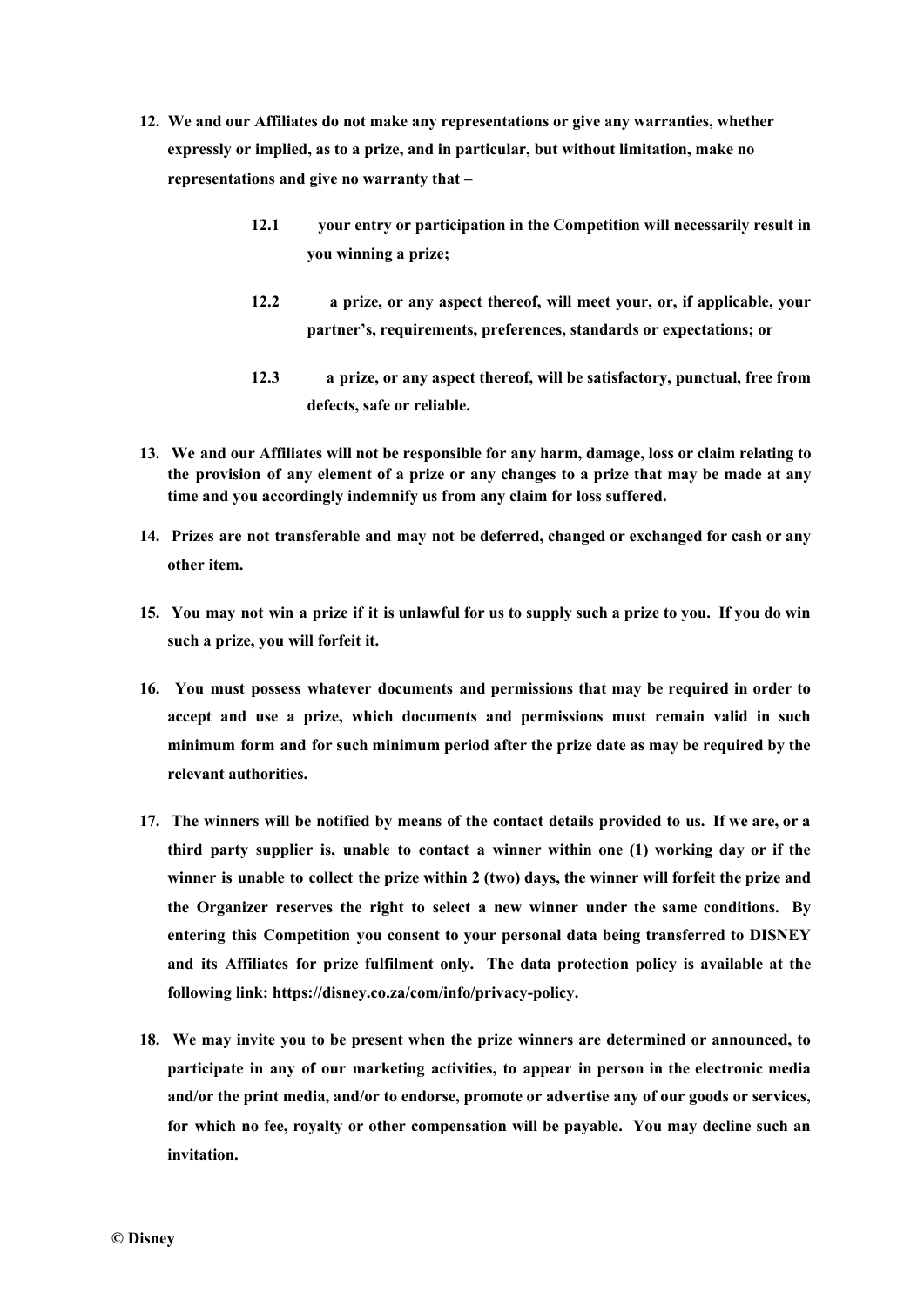- **19. We may publish names of the participants and winners on any of our communication platforms.**
- **20. We may use, exploit, show, edit and modify the videos and the pictures you will send in occasion of the Competition, without any fee to be charged to the Organizer and/or its Affiliates. Therefore, by entering this Competition you hereby expressly assign the Organizer and/or its Affiliates the right to use your name, image, voice and performance included in the videos or pictures sent to the Organizer, worldwide, in perpetuity and for free for the promotion of the Competition.**
- **21. We may require you to provide us with such additional information and documentation as we may reasonably require processing, confirming and facilitating your acceptance and/or use of a prize. If you refuse to provide us with the requested information or documentation within 1 (one) day, you will forfeit the prize.**
- 22. In the event that you win a prize provided by a third party supplier, the supplier will contact **you to arrange the collection thereof. In this regard, you must collect the prize at the time and date arranged with the supplier of the prize. All correspondence regarding the prize must be directed at the supplier of the prize. DISNEY will not be responsible for any further correspondence, harm, damage, loss or claim relating to the provision of any element of the prize.**
- **23. We and our third party suppliers, as the case may be, reserve the right to vary, postpone, suspend, or cancel the Competition and any prizes, or any aspect thereof, without notice at any time, for any reason which we deem necessary. In the event of such variation, postponement, suspension or cancellation, you agree to waive any rights, interests and expectations that you may have in terms of this Competition and acknowledge that you will have no recourse against us, our Affiliates and third party suppliers.**
- **24. You agree that your participation in the Competition, and your acceptance and/or use of a prize, or any aspect thereof, is at your own risk.**
- **25. We and our Affiliates will not be responsible, and disclaim all liability, for any loss, liability, injury, expense or damage (whether direct, indirect, incidental, punitive or consequential) of any nature, whether arising from negligence or any other cause, which is suffered by your participation in the Competition or the acceptance and/or use by you, of any prize, or by any action taken by us or any of our Affiliates in accordance with the Terms and Conditions. In the event that liability cannot be excluded in law, any claim for damages shall be limited to direct damages and shall not exceed R 20 000.00 (twenty thousand Rand).**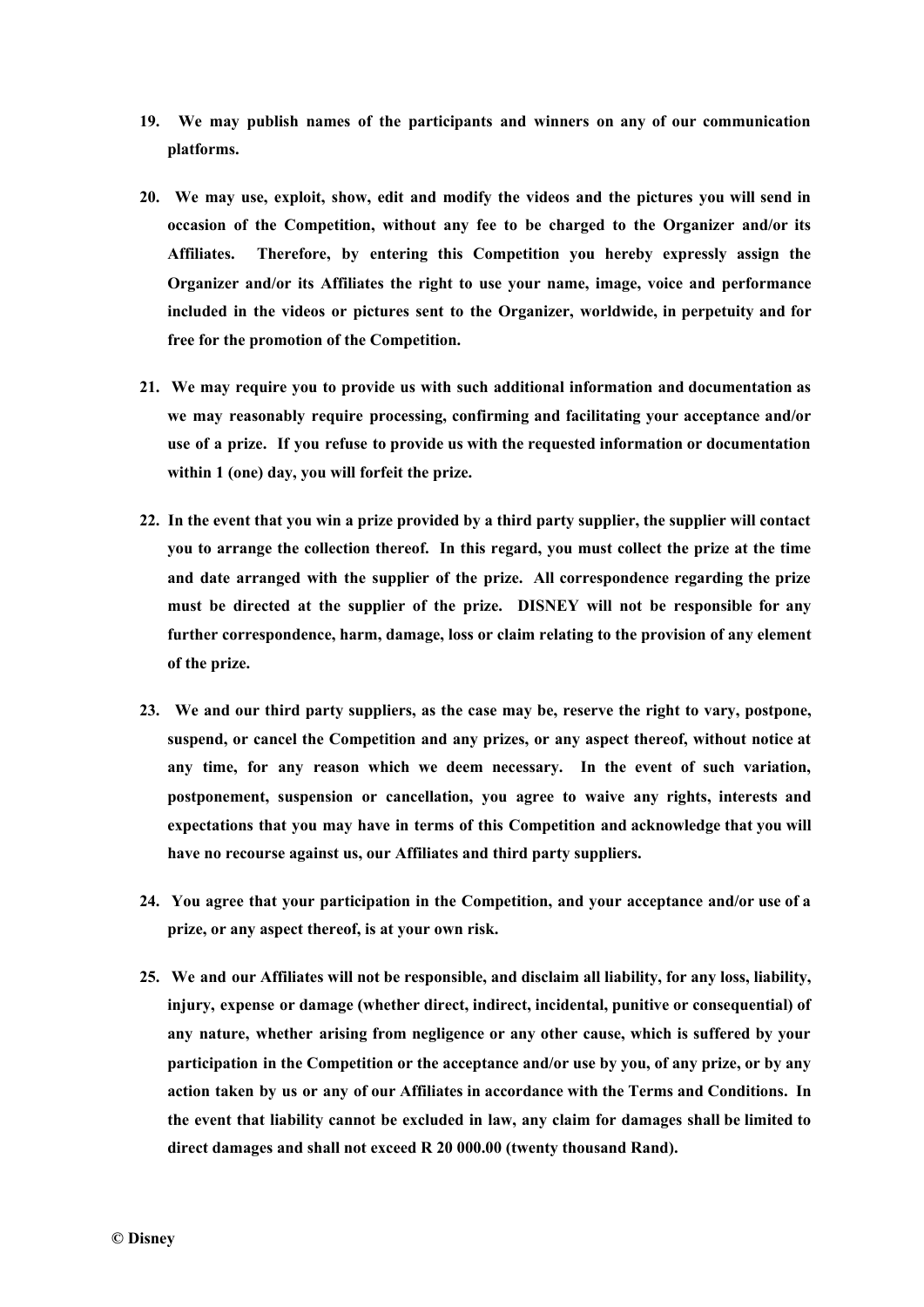- **26. You, and in the event of your death, your family, dependants, heirs, assignees or any other beneficiaries of your estate, indemnify and hold us and our affiliate harmless against any claim by you, or your partner (if applicable), (whether direct, indirect, incidental, punitive or consequential) of any nature, whether arising from negligence or any other cause, relating to any injury, loss, liability, expense and/or damage which you may suffer, howsoever arising, in relation to your entry into this Competition and/or acceptance and/or use by you of a prize.**
- **27. You acknowledge that the acceptance and use of a prize is subject to the provision that –**
	- **27.1 all of the Terms and Conditions will apply to you, and you agree to be bound and comply, and will continue to comply, therewith;**
	- **27.2 you indemnify and hold us and our Affiliates harmless against any claim or any third party in the event that you suffer any loss or damage pursuant to your acceptance and/or use of a prize.**
- **28. If you fail to comply with any of the Terms and Conditions, then without prejudice to any other remedy which we may have, –**
	- **28.1 you will be automatically disqualified and you will forfeit the prize/s (in the event that you have already won a prize);**
	- **28.2 you will pay us for any loss or damage incurred by us directly or indirectly as a result of your (or, if applicable, your partner's) noncompliance, including all of our legal costs (including attorney and own client costs) which we may incur in taking any steps pursuant to your (or your partner's) non-compliance; and**
	- **28.3 you indemnify and hold us and our Affiliates harmless against any claim by any person, (whether direct, indirect, incidental, punitive or consequential) of any nature, whether arising from negligence or any other cause, relating to any death, injury, loss and/or damage which may be suffered howsoever arising in relation to your failure (or that of your partner, if applicable) to comply therewith.**
- **29. The Competition is governed by all applicable laws, regulations, governmental rules, guidelines and codes relating to bribery and corruption, including without limitation applicable Foreign Corrupt Practices Act legislation, US Securities and Exchange Commission legislation and OECD Convention legislation, and by entering into the**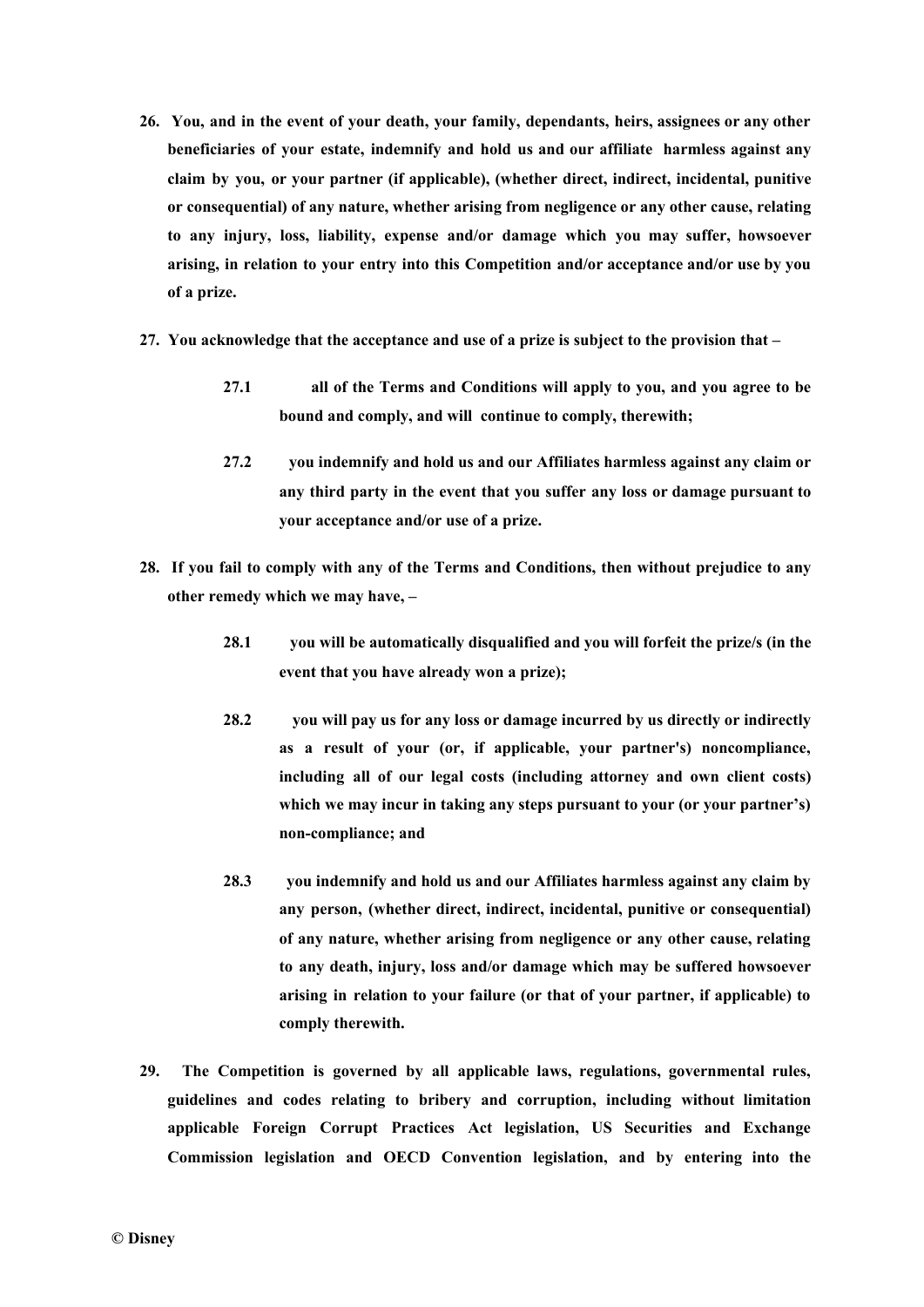**Competition, you acknowledge that you shall not, nor shall any person on your behalf, directly or indirectly offer or give (or agree to offer or give) any gift, benefit, entertainment or other consideration to any person which is intended to induce or encourage, or which has the effect of inducing or encouraging, to breach any duties or obligations of that person. You must also ensure that you do not, directly or indirectly, receive or agree to receive any gift, benefit, entertainment or other consideration from any person which is intended to induce or encourage, or which has the effect of inducing or encouraging, such person to breach any duties or obligations the person owes to the Organizer or any of its Affiliates or (as the case may be) the person acting on your behalf owes to you.**

- **30. These Terms and Conditions will be construed, interpreted and enforced in accordance with the laws of contract and dispute resolution in the Republic of South Africa.**
- **31. The Organizer's decision on any matter concerning the Competition and/or arising out of these Terms and Conditions is final and binding on you, and no correspondence will be entered into.**

**Competition Rules: As set out below:**

**32. These Competition Rules will be construed, interpreted and enforced in accordance with the laws of the Republic of South Africa.**

| How to<br>enter:               | Pick., Mix & Win! To be in with a chance of winning one of two Prizes,<br>view one of the two Pick, Mix & Win! posts on the Disney Africa Facebook<br>page between the Start Date and End Date on a mobile device and take a<br>screenshot of your top product images which must contain one product<br>from each tier.<br>Once you've taken a screenshot of your selection upload it to the comments<br>of the post and include a short reason why you'd love to win.<br>There will be 2 Winners which will be picked at random – one for each<br>Pick, Mix & Win! Post Prize. |
|--------------------------------|---------------------------------------------------------------------------------------------------------------------------------------------------------------------------------------------------------------------------------------------------------------------------------------------------------------------------------------------------------------------------------------------------------------------------------------------------------------------------------------------------------------------------------------------------------------------------------|
| <b>Start Date</b><br>and Time: | 18 November 2020 at 23H00                                                                                                                                                                                                                                                                                                                                                                                                                                                                                                                                                       |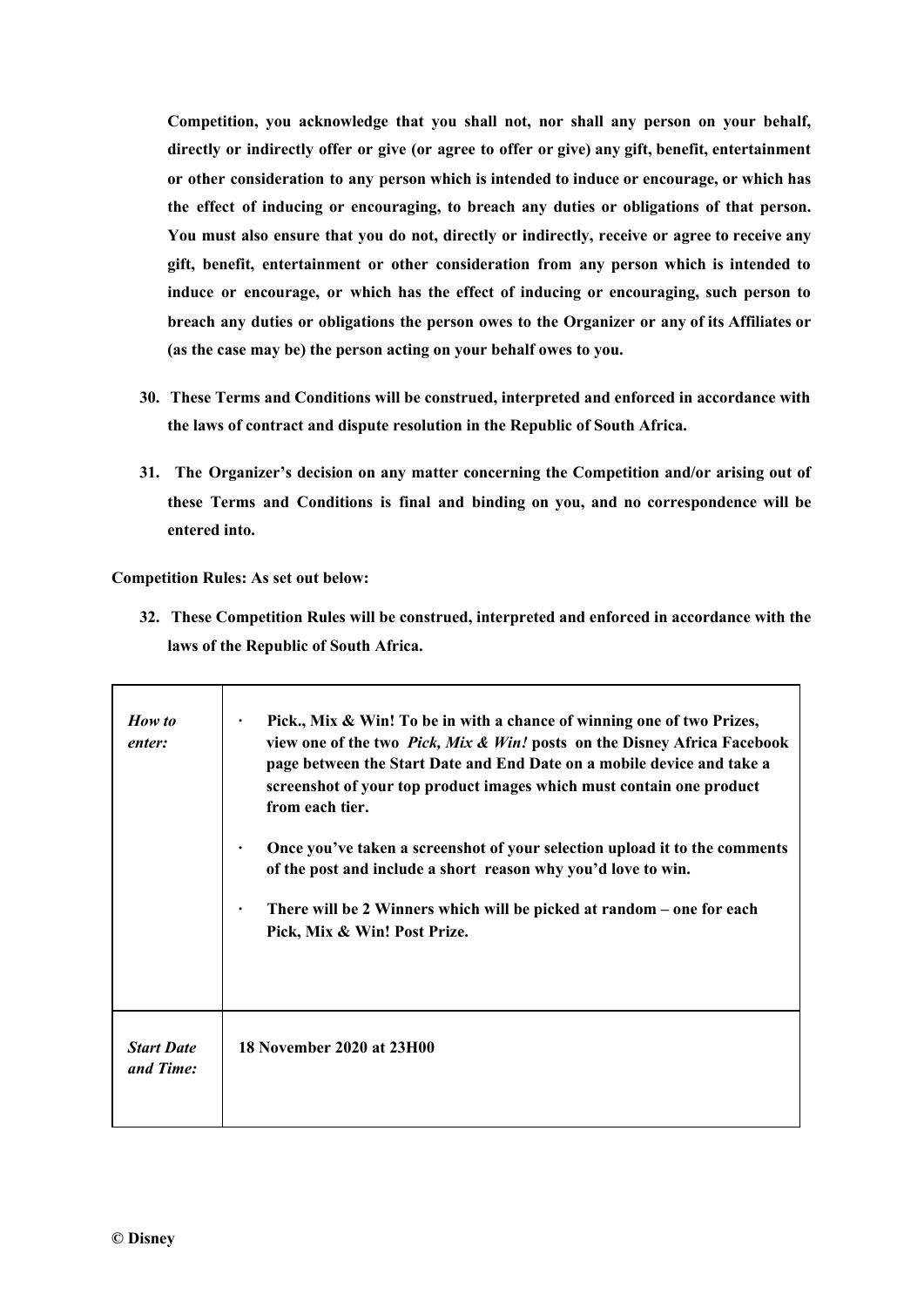| <b>Closing</b><br>Date and<br>Time: | 1 December 2020 at 23H00                                                                                                                                                                                                                                                                                  |
|-------------------------------------|-----------------------------------------------------------------------------------------------------------------------------------------------------------------------------------------------------------------------------------------------------------------------------------------------------------|
| <b>Notification</b><br>Date:        | Winners will be notified by close of business on 7 December 2020                                                                                                                                                                                                                                          |
| <b>Response</b><br><b>Date</b>      | 9 December 2020 at 23H00                                                                                                                                                                                                                                                                                  |
|                                     | The Winner will receive confirmation that they have won the Prize on the<br>Notification Date (set out above) by message sent from Disney Africa via<br>Facebook Messenger. Winner(s) must follow the prompts in the message by<br>the Response Date and Time in order to successfully claim their Prize. |
|                                     | If no response is received by Response Date then the Prize shall be forfeited<br>and Disney Africa reserves the right to award the Prize to a substitute winner<br>and shall have no liability in respect of the entry initially selected.                                                                |
|                                     | Disney's decision is final and no correspondence will be entered into.                                                                                                                                                                                                                                    |
| Entry<br><b>Restrictions:</b>       | You must be 13 (thirteen) years or older to enter and be sure to have your<br>parent/guardian's permission to do so ("Age Group").                                                                                                                                                                        |
|                                     | You must be a resident of South Africa ("Resident").                                                                                                                                                                                                                                                      |